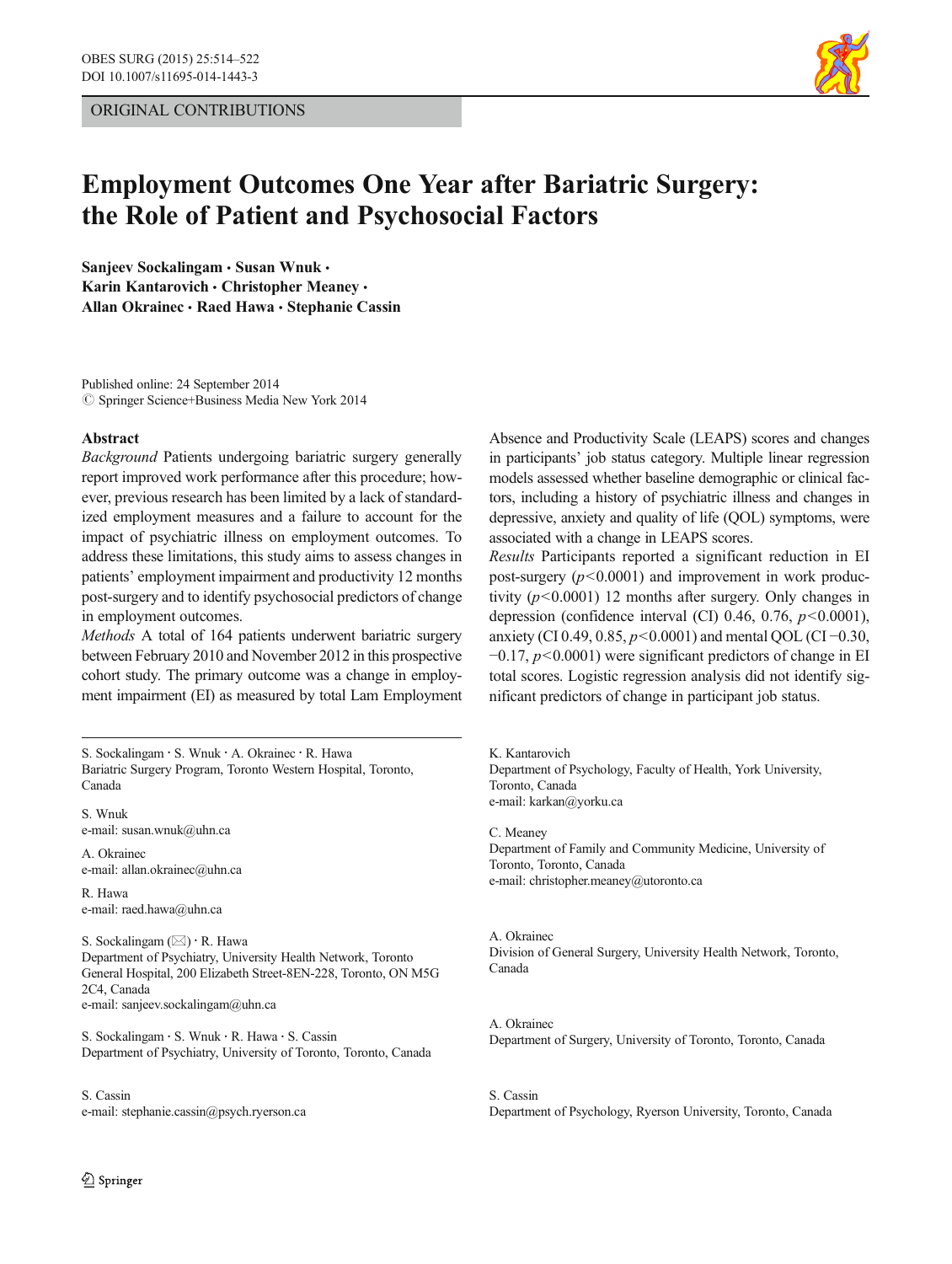Conclusions Patients with pre-bariatric surgery psychiatric distress are more likely to report greater employment impairment and worse employment productivity pre-surgery. These patients also experience the greatest improvements in postsurgery employment functioning.

Keywords Employment . Bariatric . Obesity . Mental disorders  $\cdot$  Ouality of life

# Introduction

With global obesity rates nearly doubling in the last 30 years [\[1](#page-7-0)], bariatric surgery has emerged as an effective treatment for class II and class III obesity (body mass index (BMI) exceed-ing 35 kg/m<sup>2</sup>) [[2\]](#page-7-0). In addition to facilitating significant weight loss, bariatric surgery can result in significant improvements in obesity-related co-morbidities, such as diabetes, hypertension, dyslipidaemia, sleep apnoea and depression [\[3](#page-7-0)–[6\]](#page-7-0). As a result of these effects on weight and obesity-related co-morbidities, weight-loss post-surgery has been shown to increase life expectancy, overall quality of life, depressive symptoms, social interaction and body image [[2,](#page-7-0) [7](#page-7-0)–[9\]](#page-7-0). Considerable improvements have also been noted in overall physical activity and consequent work capacity [\[10](#page-7-0)].

Given the notable benefits of bariatric surgery on overall physical and mental health, there has been increasing focus on the impact of bariatric surgery on work-related disability and functioning. Obesity and related co-morbidities result in increased costs to employers [[11](#page-7-0)], and increased sick leave, medical claims and workplace injuries have been noted in overweight and obese employees [\[12](#page-7-0)]. Annual health-care costs attributed to obesity-related illness in the USA have been estimated to be as high as US\$190 billion dollars annually and full-time employees with stage III obesity account for 21 % of obesity-related costs [\[13,](#page-7-0) [14](#page-7-0)]. A retrospective survey found that 32 % of pre-operative bariatric surgery patients claimed at least one disability benefit (including Carer's Allowance) compared to only 10 % of post-operative patients [\[15\]](#page-7-0). In addition, obese employees have an estimated 83–88 % of the productivity of normal-weight workers [[11](#page-7-0), [16\]](#page-7-0) due to a greater number of missed days, which are often attributed to such health problems [\[17\]](#page-7-0). In a non-surgical study sample, non-surgical obese patients also took nearly twice as many sick days in comparison to non-obese patients (8.45 vs. 3.73 sick days) over the 6-year study period [\[18](#page-7-0)]. A recent study reported that bariatric patients lost a mean of 33 work days due to illness or injury in the year prior to surgery, compared to only 3 days lost by an average US worker for those same reasons [[16\]](#page-7-0).

This impairment in employment outcomes is further compounded by the propensity for many obese individuals to suffer weight discrimination in the workforce. Several studies report increased rates of weight-based discrimination in employment settings, with obese individuals and severely obese individuals being 37 times and 100 times more likely than normal-weight individuals to report employment discrimination, respectively [[19](#page-7-0), [20\]](#page-7-0). Evidence from a systematic review of weight-based discrimination studies suggests that obese employees are more likely to experience wage penalties, receive negative job evaluations and have lower rates of employment [\[21\]](#page-7-0), further reinforcing the negative impact of obesity-related stigma on employment outcomes.

Numerous studies have documented improved patient work performance after bariatric surgery, specifically decreases in absenteeism and increased productivity [\[22](#page-7-0)–[24\]](#page-7-0). One of the earlier studies noted a 22 % increase in the number of patients in full-time or part-time employment 3 years after bariatric surgery [\[10](#page-7-0)]. Another study which tracked patients  $(N=59)$  for 14 months following surgery reported a 5.7-h increase in the number of hours worked per week following laparoscopic Roux-en-Y gastric bypass (LRYGBP) or laparoscopic adjustable gastric banding (LAGB) [\[15](#page-7-0)]. Their findings also outlined a decrease in the number of patients who claimed state benefits following bariatric surgery. Other studies support the finding of reductions of disability pensions in post-operative patients [\[19](#page-7-0)], specifically in older patients aged 47–60 years [[25\]](#page-7-0). Collectively, the research conducted to date suggests that bariatric surgery has a promising impact on employment rates and work-related disability and functioning; however, the studies have been limited by the lack of formal standardized employment measures. Most studies examining employment outcomes after bariatric surgery have relied on self-report measures [[16](#page-7-0)], retrospective surveys [\[15](#page-7-0)], broad health/medical state surveys [\[17,](#page-7-0) [26\]](#page-7-0) or semistructured interviews when gathering employment-related information [\[10](#page-7-0)]. A history of psychiatric illness, which occurs in nearly 70 % of bariatric surgery candidates [[27\]](#page-7-0), may also contribute to reductions in work productivity; for example, 29 % of non-bariatric patients with a history of major depressive disorder (MDD) reported reduced activity at work compared to 10 % without MDD [\[28](#page-7-0)]. Moreover, depressed patients from the USA showed a 1.5 to 3.2 increased likelihood of short-term work disability days per month [\[29](#page-7-0)]. The impact of psychiatric illness on employment outcomes post-bariatric surgery has not been accounted for in these previous studies.

To address these limitations in the literature, our study aimed to determine changes in patients' employment impairment and productivity 12 months post-bariatric surgery and to identify potential psychosocial predictors of changes in employment outcomes after surgery. We hypothesized that a history of psychiatric illness would be associated with a lower magnitude of a patients' change in employment impairment and productivity after bariatric surgery.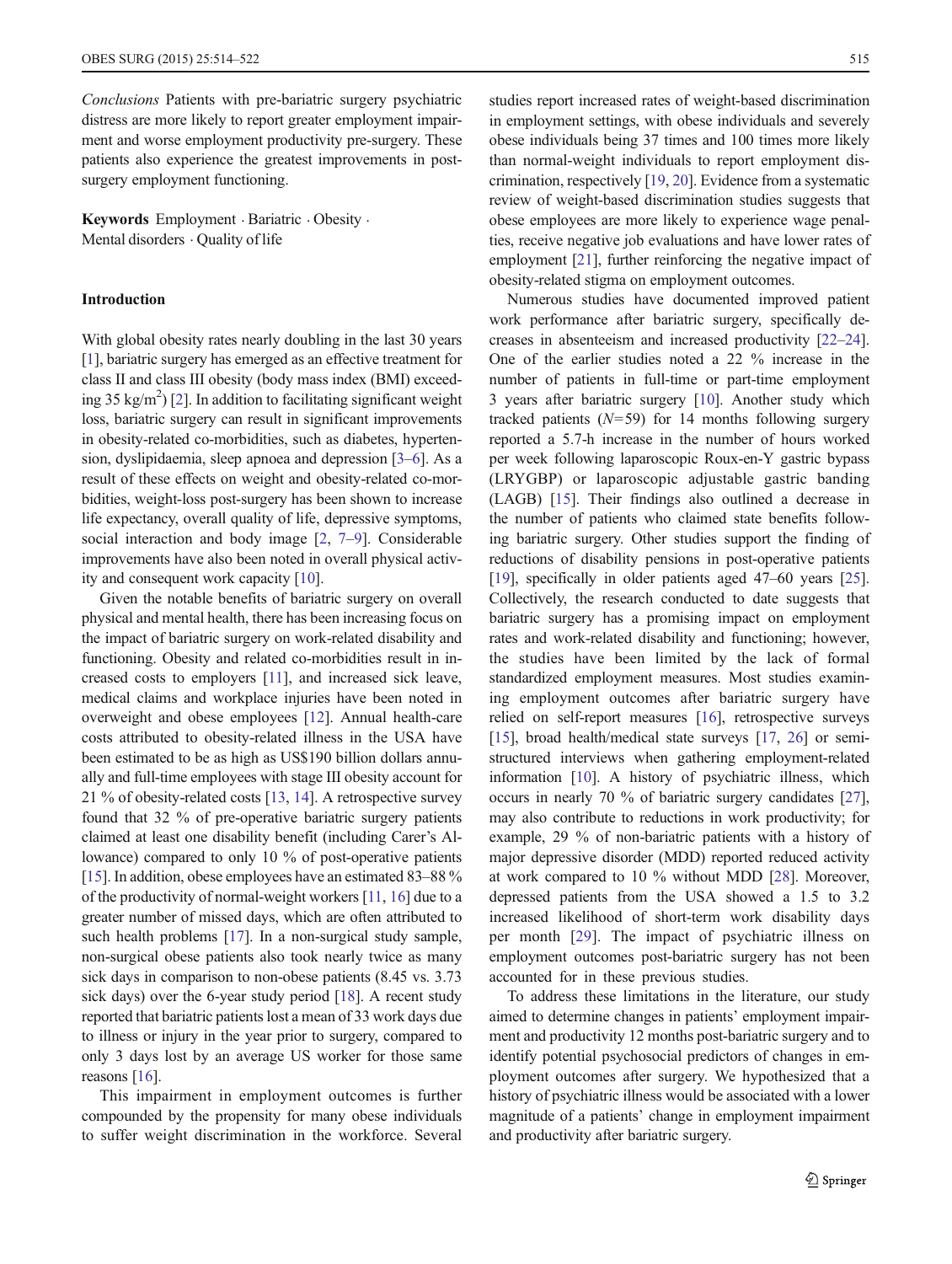## <span id="page-2-0"></span>**Methods**

# Study Sample

Study participants were recruited from the Toronto Western Hospital Bariatric Surgery Program (TWH-BSP), a level 1A bariatric centre accredited by the American College of Surgeons, which is one of two assessment centres in the University of Toronto Bariatric Surgery Collaborative. Patients are referred to the TWH-BSP through a centralized provincial bariatric surgery registry called the Ontario Bariatric Network. Patients are referred to the TWH-BSP if they have a body mass index (BMI)  $\geq$ 40 kg/m<sup>2</sup> or a BMI  $\geq$ 35 kg/m<sup>2</sup> with one or more obesity-related co-morbidity. All patients undergo an interdisciplinary bariatric surgery assessment process prior to receiving bariatric surgery. This pre-surgery assessment process has been described in previous studies [[30,](#page-7-0) [31](#page-7-0)].

Consecutive patients  $(N=223)$  scheduled for bariatric surgery between February 2010 and November 2012 who were at least 18 years old, provided informed consent, were employed and underwent bariatric surgery and were included in this study. Participant suitability for bariatric surgery followed the National Institute Health Guidelines [\[32\]](#page-7-0). All patients received a Roux-en-Y gastric bypass surgery unless a sleeve gastrectomy was surgically indicated. The study was approved by the University Health Network Research Ethics Board in accordance with the ethical guidelines of the 1975 Declaration of Helsinki.

#### Measures

Demographic data consisting of gender, age, ethnicity and type of employment was collected by clinic nurse practitioners and social workers during participants' first pre-surgery assessment appointment. Employment type was classified using categories defined by the National Occupational Classification (see Table 1) [\[33](#page-7-0)]. Programme dietitians measured all patients' height and weight during the pre-surgery assessment process and at 12 months post-bariatric surgery in order to calculate body mass index (BMI;  $kg/m<sup>2</sup>$ ). Percent total weight loss (%TWL) was calculated at 12 months post-surgery [%TWL= (pre-surgery weight−12-month post-surgery weight)/pre-surgery weight].

Employment, depression, anxiety and health-related quality of life measures were administered once participants successfully completed the pre-surgery assessment process and at 12 months post-surgery. In addition, all patients underwent a psychiatric assessment by a psychiatrist, psychologist or psychometrist (Master's level psychologist trained in psychiatric assessment) prior to surgery to the diagnosis of psychiatric co-morbidity. All assessments were conducted as part of the programme's pre-bariatric surgery assessment process.

# Table 1 Participant characteristics

| <b>Characteristics</b>                                        |                 |
|---------------------------------------------------------------|-----------------|
| Gender (female), $n$ (%)                                      | 133 $(81.1\%)$  |
| Age (years)                                                   | $43.5 \pm 9.7$  |
| Race, $n$ $\left(\frac{9}{0}\right)$                          |                 |
| White                                                         | 138 (84.1 %)    |
| <b>Black</b>                                                  | $10(6.1\%)$     |
| Pre-surgery BMI $(kg/m2)$                                     | $49.0 \pm 8.0$  |
| %TWL at 12 months post-surgery                                | $34.3 \pm 11.6$ |
| Pre-surgery type of employment, $n$ (%)                       |                 |
| Sales and service                                             | 40 $(24.4\%)$   |
| Business, finance and administration                          | 39 (23.8 %)     |
| Education, law and social, community governmental<br>services | 35 $(21.3\%)$   |
| Health                                                        | $16(9.8\%)$     |
| Trades and transport                                          | $9(5.5\%)$      |
| Natural and applied sciences                                  | $7(4.3\%)$      |
| Art, culture, recreation                                      | 4 $(2.4\%)$     |
| Management                                                    | $4(2.4\%)$      |
| Other                                                         | $10(6.1\%)$     |
| History of any Axis I psychiatric illness, $n$ (%)            | 89 (54.3 %)     |
| History of a mood disorder, $n$ (%)                           | 57 (34.8 %)     |
| History of an anxiety disorder, $n$ (%)                       | $22(13.4\%)$    |
| History of a eating disorder, $n$ (%)                         | 31 $(18.9\%)$   |

Continuous variables reported as means±standard deviation

Employment Impairment and Productivity The Lam Employment Absence and Productivity Scale (LEAPS) is a validated self-report questionnaire used to assess impairment in work functioning and productivity [\[34\]](#page-7-0). It consists of seven items rated on a five-point Likert scale to yield a LEAPS total score (range 0–28), and it also generates a productivity sub-scale score based on three items (range 0–12). We considered raw sores and their differences (difference scores=LEAPS score 12 months post-surgery−LEAPS score pre-surgery) in our data analysis. Higher scores indicate impaired functioning and lower productivity, respectively. Lower scores represent improved functioning and productivity. The difference scores range from (28, 28) and (−12, 12), respectively. Positive difference scores indicate persons with impaired functioning over time whereas negative difference scores indicate improved functioning over time. The LEAPS has demonstrated high internal consistency (Cronbach's alpha was 0.89) and high correlations with other validated measures of work functioning and productivity [\[34\]](#page-7-0). Although the LEAPS has been used in non-depressed control groups [\[35\]](#page-7-0), it has been used predominantly in depressed patient populations. Given the high rates of psychiatric co-morbidity in bariatric surgery candidates and that depression is considered an obesityrelated co-morbidity, the LEAPS was considered an ideal employment impairment assessment measure for this patient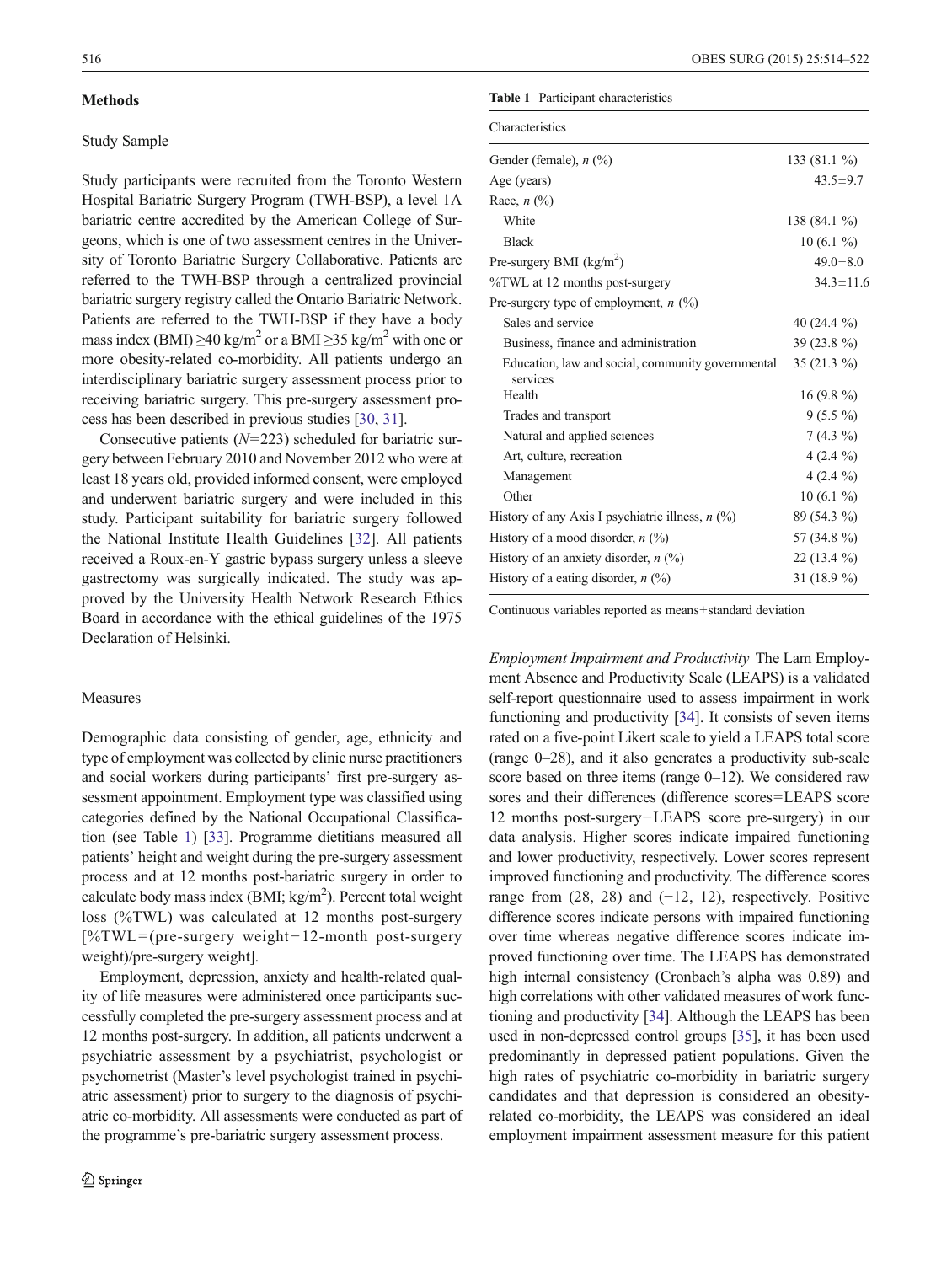population [[27\]](#page-7-0). In addition, the role of depression on LEAPS outcomes was accounted for in our analysis to determine if a history of major depression impacted LEAPS data analysis.

Depressive Symptoms Depressive symptoms were assessed using the Patient Health Questionnaire-9 (PHQ9), a nineitem scale with each item scored 0 to 3 and summed to yield a total score (range 0–27) [\[36](#page-7-0)]. PHQ9 severity cut-point scores are 5 for mild, 10 for moderate, 15 for moderately severe and 20 for severe depressive symptoms. The PHQ9 has been validated in bariatric surgery patient populations and has been shown to have good sensitivity and specificity when compared to structured clinical interview [\[37](#page-7-0)].

Anxiety Symptoms Participants' anxiety symptoms were measured using the generalized anxiety disorder seven-item scale (GAD7), a tool validated in 2,740 primary care patients [[38\]](#page-7-0). The GAD7 has good sensitivity and specificity for a range of anxiety disorders: panic disorder  $(S=0.74, Sp=0.81)$ , social anxiety disorder ( $S=0.72$ .  $Sp=0.82$ ), generalized anxiety disorder ( $S=0.89$ ,  $Sp=0.82$ ) and post-traumatic stress disorder  $(S=0.66, Sp=0.91)$  [[35](#page-7-0), [39\]](#page-8-0). The seven items on the GAD7 are each scored between 0 and 3 and summed to generate a total score (range 0–21). The GAD7 severity cut points are 5 for mild, 10 for moderate, and 15 for severe anxiety.

Health-Related Quality of Life The Medical Outcomes Study Short-Form 36 Health Status Survey (SF-36) was used to measure patients' quality of life in physical and mental domains [\[40](#page-8-0)]. The SF-36 measures eight domains of functioning and yields a physical component score (SF36-PCS) and mental component score (SF36-MCS). Scores range from 0 (lowest or worst possible level of functioning) to 100 (highest or best possible level of functioning). The SF-36 has been used previously in bariatric surgery patient populations [\[41,](#page-8-0) [42\]](#page-8-0) and has good construct validity, high internal consistency and high test-retest reliability [[43](#page-8-0)].

Psychiatric Illness Participants were diagnosed with a lifetime history (past or current) of a psychiatric disorder using the Mini International Neuropsychiatric Interview (MINI) version 5.0 [[44](#page-8-0)]. The modules of the MINI are used to diagnose mood, anxiety, psychotic, eating and substance use disorders. The MINI 5.0 was supplemented with modules to assess binge eating disorder, attention deficit hyperactivity disorder and lifetime generalized anxiety disorder based on Diagnostic and Statistical Manual of Mental Disorders IV (DSM IV) criteria. The MINI is a structured diagnostic interview with good reliability and validity, and it has high agreement with the Structured Clinical Interview for DSM Axis I Disorders (SCID; Kappa=0.84) in primary care settings [[44\]](#page-8-0).

Statistical Analysis

Due to the lack of previous studies using the LEAPS in bariatric populations, we estimated the sample size using data from non-bariatric samples [\[45\]](#page-8-0). Based upon our fixed sample of 164 patients, we anticipated a mean difference of 2.5 units and a standard deviation of 5.1 units would result in a power of 99 % to detect changes in LEAPS scores over time.

Data was analysed using SAS 9.3 [\[46\]](#page-8-0). Descriptive statistics were used to characterize the study population. Presurgery characteristics of participants who did not complete the 12-month post-surgery appointment in the study were compared with study completers to determine selection bias.

The primary outcomes for statistical analyses were changes in LEAPS total scores, changes in LEAPS productivity scores and changes in participants' job status category. To assess whether LEAPS scores or LEAPS productivity scores changed over this interval, we first calculated difference scores on the LEAPS (12 months post-surgery minus presurgery baseline) and assessed whether these change scores were centred about zero or not. To test these statistical hypotheses, we employed a non-parametric Wilcoxon signedrank test. To assess changes in job status category, we classified participants as job "changers" versus "non-changers".

We used multiple linear regression models to assess whether baseline demographic or clinical factors were associated with change in LEAPS scores or LEAPS productivity scores, respectively. We used a multiple logistic regression model to assess demographic and clinical factors associated with changing job status (categorized as "yes" or "no") over this follow-up interval. We assessed potential bivariate associations between age, gender, %TWL, pre-surgery BMI, history of any Axis I psychiatric disorder, history of a mood disorder, history of an anxiety disorder, history of an eating disorder, change in PHQ9, change in GAD7, change in SF36-PCS and change in SF36-MCS in each of the three models, respectively. Change in PHQ9, GAD7 and SF36 scores was calculated as the difference between 12 month post-surgery scores and pre-surgery scores. Given that the LEAPS has been studied predominantly in depressed patient populations, we also conducted a linear regression analysis for both LEAPS total scores and LEAPS productivity scores controlling for a history of a major depressive disorder. Statistical significance for all analyses was set at  $p<0.05$ .

# **Results**

A total of 164 participants attended the 12-month post-surgery appointment and completed the study measures (73.5 % follow-up rate). There were no significant differences between study completers  $(n=164)$  and non-completers  $(n=59)$  in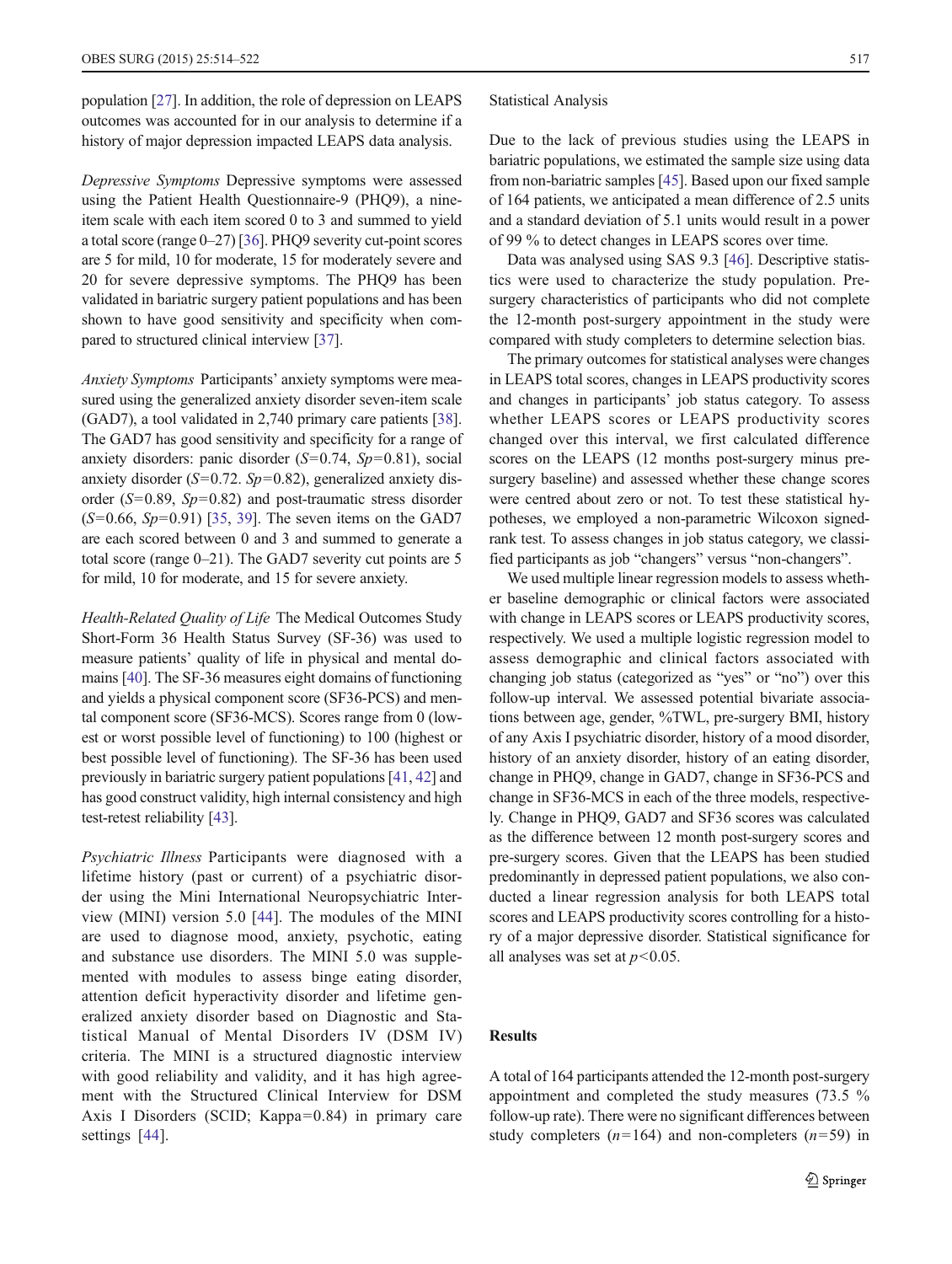terms of gender, age, pre-surgery BMI, PHO9, GAD7, SF36-PCS, SF36-PCS or history of an Axis I psychiatric disorder. Three non-completers were no longer employed post-surgery, and the remaining 56 did not attend the 12-month post-surgery appointment.

Table [1](#page-2-0) summarizes the characteristics of the study sample. The sample was predominantly female (81.1 %), white  $(84.1 \%)$  and had a mean pre-surgery BMI of 49.0 kg/m<sup>2</sup>. Eight patients (4.9 %) underwent a sleeve gastrectomy as opposed to a Roux-en-Y gastric bypass. Patients experienced a mean total weight loss of 34.3 % at 12 months post-surgery.

#### Employment Outcomes Post-bariatric Surgery

Employment outcomes as measured by the LEAPS showed a significant reduction in work impairment post-bariatric surgery (change in total LEAPS score=−3.77 $\pm$ 6.30,  $p$ <0.0001) and an improvement in work productivity (change in LEAPS productivity sub-scale score=−1.21±2.74,  $p$ <0.0001) (see Table 2). In addition, HRQOL improved in both physical (change in SF36-PCS=20.08 $\pm$ 9.05, p<0.0001) and mental domains (change in SF36-MCS=3.76 $\pm$ 13.31, p=0.001) 12 months post-bariatric surgery. Scores on the PHQ9 (mean difference  $-6.07\pm5.80$ ,  $p<0.0001$ ) and GAD7 (mean difference  $-2.98\pm$ 5.00,  $p<0.0001$ ) also significantly improved after surgery. A total of 31 patients (19.0 %) changed their job class within 12 months of receiving bariatric surgery. The four most popular job classes remained unchanged post-surgery, with the most popular job classes at both time points being sales and service (pre-surgery 24.4 % vs. post-surgery 27.4 %); business and finance (pre-surgery 23.8 % vs. post-surgery 20.1 %); education, law and social, community governmental services (presurgery 21.3 % vs. post-surgery 20.7 %) and health (pre-surgery 9.8 % vs. post-surgery 10.4 %).

# Predictors of Employment Outcomes 12 Months After Bariatric Surgery

Linear regression analysis for change in LEAPS total score 12 months post-bariatric surgery identified difference in PHO9 ( $\beta$ =0.61, confidence interval (CI) 0.46, 0.76,  $p$ <0.0001), difference in GAD7 ( $\beta$ =0.67, CI 0.49, 0.85,  $p$  < 0.0001) and difference in SF36-MCS ( $\beta$ =−0.24, CI −0.30,  $-0.17$ ,  $p<0.0001$ ) as significant bivariate predictors in the linear regression model (see Table [3](#page-5-0)). After controlling for a history of a major depression, differences in PHQ9 scores ( $\beta$ = 0.61, CI 0.46, 0.76,  $p<0.0001$ ), GAD7 scores ( $\beta$ =0.65, CI 0.48, 0.83,  $p$ <0.0001) and SF36-MCS scores ( $\beta$ =−0.25, CI  $-0.31, -0.18, p<0.0001$ ) remained the only significant predictors of LEAPS total scores amongst studied covariates. Postsurgery BMI was not a significant predictor of change in total and employment productivity LEAPS scores 12 months after surgery. Therefore, a decrease in the GAD and PHQ9 scores and increase in SF36-MCS scores resulted in an increase in LEAP change scores (decreased employment impairment).

PHQ9 difference scores ( $\beta$ =0.20, CI 0.13, 0.27,  $p$ <0.0001), GAD7 difference scores ( $\beta$ =0.13, CI 0.03, 0.23,  $p=0.01$ ) and SF36-MCS difference scores ( $\beta=-0.07$ , CI:  $-0.11$ ,  $-0.04$ ,  $p=0.001$ ) were also identified as significant predictors of LEAPS productivity scores on linear regression analysis (see Table [4\)](#page-5-0). In addition, a history of a mood disorder ( $\beta$ =0.96, CI 0.07, 1.85,  $p$ =0.03) was significantly associated with a reduced change in LEAPS productivity scores. Change in PHQ9 scores ( $\beta$ =0.20, CI –0.13, 0.27, p<0.0001), in GAD7 scores ( $\beta$ =0.20, CI 0.12, 0.29,  $p$ <0.0001) and in pre-surgery SF36-MCS scores (β=−0.07, CI −0.11, −0.04,  $p$ <0.0001) continued to be significant predictors of LEAPS productivity scores after a history of a major depressive disorder was controlled for on linear regression analysis.

For the dichotomous change in job status response, analysed via logistic regression, none of the predictors under investigation significantly impacted the likelihood of a patient changing their job category following bariatric surgery.

## Discussion

The current study sought to determine changes in workrelated impairment and productivity 12 months following

Table 2 Changes in LEAPS and quality of life outcomes 12 months post-bariatric surgery

| Employment and QOL outcome | Pre-surgery       | 12 months post-surgery | Mean difference $\pm$ SD | P value    |  |
|----------------------------|-------------------|------------------------|--------------------------|------------|--|
| LEAPS total score          | $6.38 \pm 5.30$   | $2.61 \pm 4.41$        | $-3.76\pm 6.30$          | P < 0.0001 |  |
| <b>LEAPS</b> productivity  | $1.99 \pm 2.26$   | $0.79 \pm 1.87$        | $-1.21 \pm 2.74$         | P < 0.0001 |  |
| PHQ9 score                 | $9.54 \pm 5.81$   | $3.47 \pm 4.08$        | $-6.07 \pm 5.80$         | P < 0.0001 |  |
| GAD7 score                 | $5.58 \pm 5.34$   | $2.60 \pm 4.08$        | $-2.98 \pm 5.00$         | P < 0.0001 |  |
| SF36-PCS                   | $32.10\pm9.39$    | $52.19 \pm 6.64$       | $20.08 \pm 9.05$         | P < 0.0001 |  |
| SF36-MCS                   | $49.13 \pm 10.42$ | $52.89 \pm 11.25$      | $3.76 \pm 13.31$         | $P=0.001$  |  |

Scores were reported as means±standard deviation. Higher LEAPS scores indicate greater impairment; Higher PHQ9 and GAD7 scores indicate greater distress; negative difference scores indicate improved employment, depression and anxiety outcomes 12 months post-surgery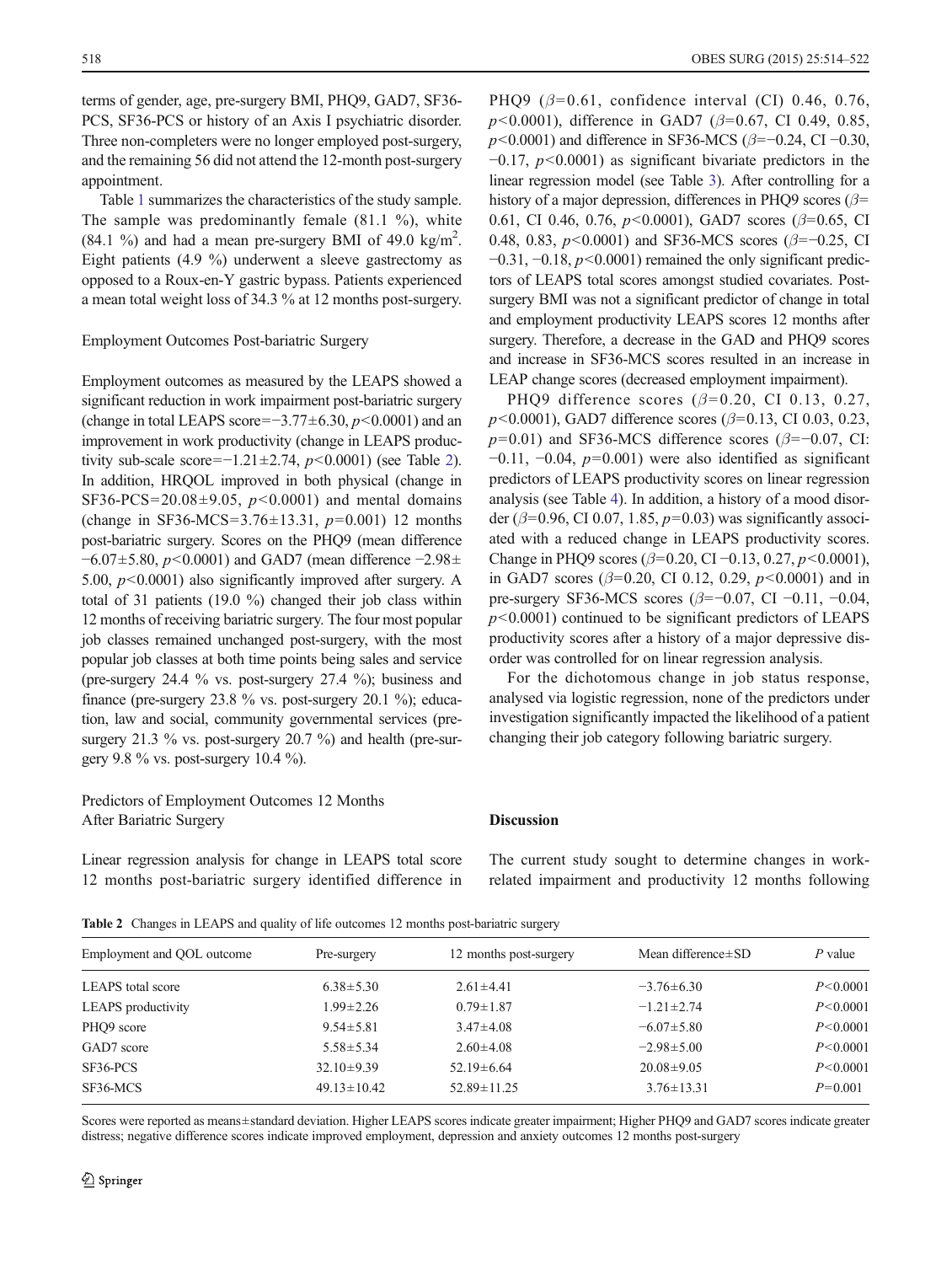#### <span id="page-5-0"></span>Table 3 Bivariate and multiple linear regression analysis of change in LEAP total score

|                                     | <b>B</b> ivariate |            |            |           | Multiple linear regression |                        |                        |                    |
|-------------------------------------|-------------------|------------|------------|-----------|----------------------------|------------------------|------------------------|--------------------|
| Variable                            | Coefficient       | LL 95 % CI | UL 95 % CI | $P$ value | Adjusted<br>coefficient    | Adjusted LL<br>95 % CI | Adjusted UL<br>95 % CI | Adjusted $P$ value |
| Pre-surgery age                     | 0.06              | $-0.04$    | 0.16       | 0.26      | 0.06                       | $-0.04$                | 0.16                   | 0.24               |
| Gender (female)                     | $-0.52$           | $-2.98$    | 1.93       | 0.68      | $-0.02$                    | $-2.54$                | 2.50                   | 0.99               |
| $\%$ TWL                            | $-0.06$           | $-0.14$    | 0.03       | 0.18      | $-0.07$                    | $-0.15$                | 0.02                   | 0.12               |
| Pre-surgery BMI                     | 0.07              | $-0.05$    | 0.19       | 0.25      | 0.08                       | $-0.04$                | 0.20                   | 0.19               |
| History of Axis I disorder          | 1.50              | $-0.49$    | 3.48       | 0.14      | 0.34                       | $-2.29$                | 2.97                   | 0.80               |
| History of a mood disorder          | 2.00              | $-0.03$    | 4.03       | 0.05      | $\overline{\phantom{0}}$   |                        |                        | -                  |
| History of an anxiety disorder      | $-1.29$           | $-4.13$    | 1.55       | 0.37      | $-1.51$                    | $-4.33$                | 1.30                   | 0.29               |
| History of an eating disorder       | 0.01              | $-2.49$    | 2.50       | 1.00      | $-0.39$                    | $-2.88$                | 2.10                   | 0.76               |
| Difference in GAD-7 <sup>a</sup>    | 0.67              | 0.49       | 0.85       | < 0.0001  | 0.65                       | 0.48                   | 0.83                   | < 0.0001           |
| Difference in PHO-9 <sup>a</sup>    | 0.61              | 0.46       | 0.76       | < 0.0001  | 0.61                       | 0.46                   | 0.76                   | < 0.0001           |
| Difference in SF36-MCS <sup>a</sup> | $-0.24$           | $-0.30$    | $-0.17$    | < 0.0001  | $-0.25$                    | $-0.31$                | $-0.18$                | < 0.0001           |
| Difference in SF36-PCS <sup>a</sup> | $-0.07$           | $-0.19$    | 0.04       | 0.20      | $-0.07$                    | $-0.19$                | 0.05                   | 0.23               |

a Difference=post-surgery−pre-surgery score

bariatric surgery using a standardized measure of work-related functioning. The LEAPS assesses the extent to which respondents have been bothered by low energy or motivation, poor concentration or memory, anxiety or irritability or difficulty getting along with others while at work over the past 2 weeks. With respect to productivity, it inquires about the extent to which respondents have been getting less work done, doing poorer quality work or making more mistakes.

As hypothesized, bariatric surgery was associated with a significant reduction in total work impairment (negative LEAPS difference score) and a significant improvement in work productivity. The magnitude of the improvement in total work impairment following bariatric surgery was considered a clinically meaningful change, defined as difference in LEAPS scores of 2.5 or more [\[45\]](#page-8-0). Regarding the level of work-related impairment, on average, bariatric patients reported "mild impairment" on the LEAPS prior to surgery, and within 12 months following surgery, their scores fell within the "none/minimal impairment" range. In sum, bariatric surgery appears to have a statistically and clinically significant impact on employment-related functioning, such that it normalizes within 12 months following bariatric surgery.

A secondary objective of the study was to identify potential psychosocial predictors of employment outcomes following

Table 4 Bivariate and multiple linear regression analysis of change in LEAP productivity sub-scale

| Variable                            | <b>B</b> ivariate |            |            |           | Multiple linear regression |                        |                          |                  |
|-------------------------------------|-------------------|------------|------------|-----------|----------------------------|------------------------|--------------------------|------------------|
|                                     | Coefficient       | LL 95 % CI | UL 95 % CI | $P$ value | Adjusted<br>coefficient    | Adjusted LL<br>95 % CI | Adjusted UL<br>95 % CI   | Adjusted P value |
| Pre-surgery age                     | 0.03              | $-0.01$    | 0.08       | 0.11      | 0.04                       | $-0.01$                | 0.08                     | 0.11             |
| Gender (female)                     | $-0.30$           | $-1.37$    | 0.77       | 0.58      | $-0.05$                    | $-1.15$                | 1.05                     | 0.93             |
| $\%$ TWL                            | $-0.03$           | $-0.06$    | 0.01       | 0.16      | $-0.03$                    | $-0.07$                | 0.01                     | 0.13             |
| Pre-surgery BMI                     | 0.04              | $-0.02$    | 0.09       | 0.17      | 0.04                       | $-0.01$                | 0.09                     | 0.12             |
| History of Axis I disorder          | 0.47              | $-0.40$    | 1.35       | 0.29      | $-0.26$                    | $-1.42$                | 0.89                     | 0.65             |
| History of a mood disorder          | 0.96              | 0.07       | 1.85       | 0.03      | $\overline{\phantom{0}}$   |                        | $\overline{\phantom{0}}$ | -                |
| History of an anxiety disorder      | $-0.60$           | $-1.85$    | 0.64       | 0.34      | $-0.71$                    | $-1.94$                | 0.52                     | 0.26             |
| History of an eating disorder       | $-0.13$           | $-1.22$    | 0.96       | 0.81      | $-0.33$                    | $-1.41$                | 0.76                     | 0.56             |
| Difference in GAD-7 <sup>a</sup>    | 0.13              | 0.03       | 0.23       | 0.01      | 0.20                       | 0.12                   | 0.29                     | < 0.0001         |
| Difference in PHQ-9 <sup>a</sup>    | 0.20              | 0.13       | 0.27       | < 0.0001  | 0.20                       | 0.13                   | 0.27                     | < 0.0001         |
| Difference in SF36-MCS <sup>a</sup> | $-0.07$           | $-0.11$    | $-0.04$    | < 0.0001  | $-0.07$                    | $-0.11$                | $-0.04$                  | < 0.0001         |
| Difference in SF36-PCS <sup>a</sup> | $-0.03$           | $-0.08$    | 0.02       | 0.23      | $-0.04$                    | $-0.09$                | 0.02                     | 0.17             |

a Difference=post-surgery−pre-surgery score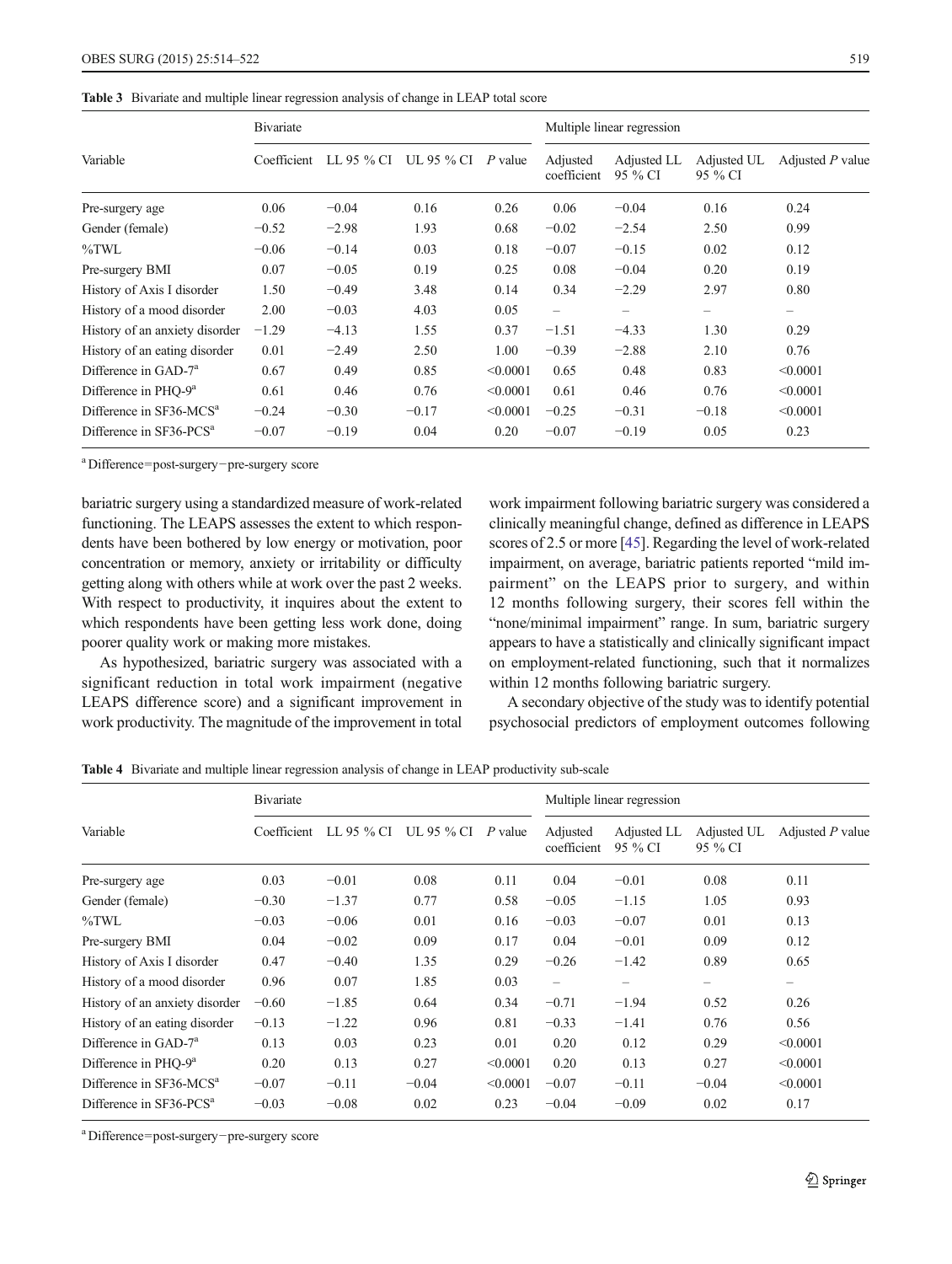bariatric surgery. Improvements in quality of life, depressive symptoms and anxiety symptoms were also seen 12 months post-surgery, which parallel observed improvements in work impairment and productivity. After controlling for a lifetime history of a major depression, the significant predictors of changes in work-related impairment and productivity included difference scores on the PHQ9 (depression symptoms), GAD7 (anxiety symptoms), and SF36-MCS (mental quality of life). Contrary to our hypothesis, a history of psychiatric illness was not a predictor of change in work-related impairment and productivity after bariatric surgery. In fact, improvements in depression, anxiety and mental quality of life were the only significant predictors of work-related impairment and productivity. Collectively, the results suggest that obese individuals experience less work-related impairment after undergoing bariatric surgery, and the greatest change in LEAPS scores are observed in patients with greater psychopathology and work impairment prior to surgery.

The results of the current study lend additional support to the growing body of literature demonstrating the positive impact of bariatric surgery on work-related disability and functioning using a variety of employment outcome measures [\[10](#page-7-0)]. Cost-effectiveness analyses of bariatric surgery have focused primarily on the economic impact of surgery on the health-care system through improvement of obesity-related co-morbidities and reduction of medical expenditures [[47\]](#page-8-0). However, the impact of bariatric surgery on employmentrelated outcomes is also an important consideration in light of accumulating evidence that bariatric surgery might also boost the economy by increasing employment rates [[10,](#page-7-0) [48\]](#page-8-0) and productivity [[22](#page-7-0)–[24\]](#page-7-0) and by decreasing absenteeism [\[22](#page-7-0)–[24\]](#page-7-0), disability claims [\[15\]](#page-7-0), and disability pensions [[22\]](#page-7-0). The current study adds to our understanding of employment outcomes post-surgery and suggests that individuals with improvements in psychopathology after bariatric surgery experience the largest improvements in work-related functioning following surgery. Moreover, patients without a past history of psychiatric illness pre-surgery had minimal employment impairment prior to surgery and their employment impairment and performance remained relatively unchanged after surgery. The study further illustrates the bidirectional relationship and shared patho-aetiology between obesity and mental illness, such as mood disorders [\[49](#page-8-0), [50\]](#page-8-0), and how employment outcomes related to bariatric surgery are potentially influenced by improvements in psychiatric symptoms. Based on data from non-bariatric depressed populations demonstrating improvement in employment outcomes with depression treatment, it is possible that the improvements in employment outcomes were primarily attributable to bariatric surgery-related improvements in depression [\[51](#page-8-0)]. Interestingly, demographic factors, extent of weight loss and past psychiatric history were not found to be significant predictors of employment outcomes in our study.

The strengths of this research include the prospective design to assess changes in work-related functioning from presurgery to 12 months post-surgery, the inclusion of a standardized measure of work-related functioning, the inclusion of measures of psychopathology with strong psychometric properties that have previously been used in bariatric surgery samples and the sample of consecutive referrals to minimize selection bias. However, a discussion of the study limitations is warranted. First, given that the LEAPS assesses employment impairment and productivity, it was only completed by individuals who were engaged in paid employment. This is important given that approximately 19 % of patients receiving bariatric surgery are unemployed [\[48](#page-8-0)]. Although it was possible to determine the percentage of employed bariatric surgery patients changing their job class within 12 months of undergoing surgery (19 % of participants), it was not possible to determine the percentage of patients moving from being unemployed or on disability at pre-surgery to being employed at 12 months post-surgery in our study. Second, patients completed the pre-surgery measures as part of the screening and approval process for bariatric surgery, and patients might have minimized their mental health symptoms. Previous research has demonstrated that patients tend to underreport symptoms on diagnostic interviews relative to self-report inventories [[37\]](#page-7-0), and perhaps, this finding helps account for history of psychiatric illness not being a significant predictor of patients' employment impairment in the current study. As stated earlier in this article, weight-based discrimination has been associated with worse employment outcomes and weight loss secondary to surgery may have affected the impact of weight-based discrimination on employment impairment in our study [\[21\]](#page-7-0). Future studies are needed to clearly elucidate the relationship between weight-based discrimination in the workplace, psychosocial factors and bariatric surgery outcomes. Finally, the study was conducted in a Canadian setting in which all patients received provincially funded bariatric surgery, and it is uncertain if the results would generalize to bariatric surgery patients in other countries who must pay for surgery out-of-pocket or through private insurance coverage.

In summary, the current findings suggest that bariatric surgery improves employment-related impairment and productivity overall. Furthermore, changes in employment-related impairment are significantly associated with improvements in psychiatric distress post-bariatric surgery. Interventions aimed at supporting and maintaining mental health improvement after bariatric surgery may further enhance employment outcomes and warrant further study. An important area of inquiry for future research would be to prospectively examine beyond 12 months post-surgery changes in employment status from pre-surgery to post-surgery using more comprehensive employment measures in order to determine the percentage of individuals who are unemployed, on sick leave, or on disability and who are able to return to paid employment.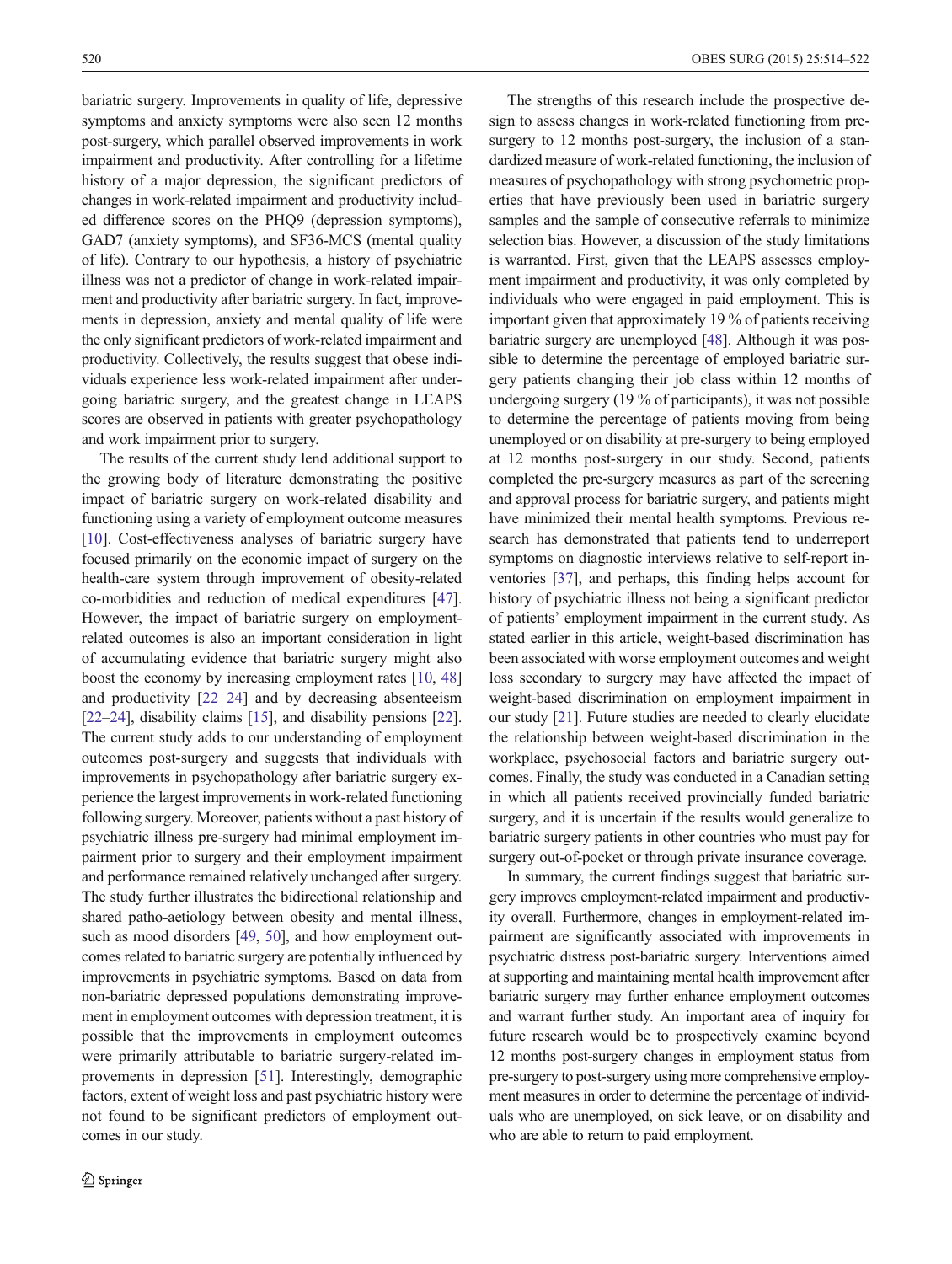<span id="page-7-0"></span>Acknowledgments We would like to thank our patients who participated in the study. We would also like to thank our Toronto Western Hospital Bariatric Interdisciplinary team for their support and the Ministry of Health of Ontario and the Ontario Bariatric Network for their ongoing psychosocial program funding.

Conflicts of Interest The authors have no conflicts of interest related to this work.

Statement of Informed Consent Informed consent was obtained from all individual participants included in the study.

Statement of Human and Animal Rights The study was approved by the Research Ethics Board at the University Health Network in accordance with the ethical guidelines of the 1975 Declaration of Helsinki.

#### **References**

- 1. Shields M, Tjepkema M. Trends in adult obesity. Health Rep. 2006;17(3):53–9.
- 2. Sjostrom L, Narbro K, Sjostrom CD, et al. Effects of bariatric surgery on mortality in Swedish obese subjects. N Engl J Med. 2007;357(8): 741–52.
- 3. Sjostrom L, Lindroos AK, Peltonen M, et al. Lifestyle, diabetes, and cardiovascular risk factors 10 years after bariatric surgery. N Engl J Med. 2004;351(26):2683–93.
- 4. Karlsson J, Sjostrom L, Sullivan M. Swedish obese subjects (SOS): an intervention study of obesity: two-year follow-up of health-related quality of life (HRQL) and eating behavior after gastric surgery for severe obesity. Int J Obes. 1998;22:113–26.
- 5. Dixon JB, Dixon ME, O'Brien PE. Depression in association with severe obesity: changes with weight loss. Arch Intern Med. 2003;163(17):2058–65.
- 6. White S, Brooks E, Jurikova L, et al. Long-term outcomes after gastric bypass. Obes Surg. 2005;15(2):155–63.
- 7. Karlsson J, Taft C, Ryden A, et al. Ten-year trends in health-related quality of life after surgical and conventional treatment for severe obesity: the SOS intervention study. Int J Obes (Lond). 2007;31(8): 1248–61.
- 8. Christou NV, Sampalis JS, Liberman M, et al. Surgery decreases long-term mortality, morbidity, and health care use in morbidly obese patients. Ann Surg. 2004;240(3):416–23. discussion 23–4.
- 9. Sarwer DB, Wadden TA, Moore RH, et al. Changes in quality of life and body image after gastric bypass surgery. Surg Obes Relat Dis. 2010;6(6):608–14.
- 10. Hawke A, O'Brien P, Watts JM, et al. Psychosocial and physical activity changes after gastric restrictive procedures for morbid obesity. Aust N Z J Surg. 1990;60(10):755–8.
- 11. Wolf AM. Economic outcomes of the obese patient. Obes Res. 2002;10 Suppl 1:58S–62S.
- 12. Schmier JK, Jones ML, Halpern MT. Cost of obesity in the workplace. Scand J Work Environ Health. 2006;32(1):5–11.
- 13. Finkelstein EA, Trogdon JG, Cohen JW, et al. Annual medical spending attributable to obesity: payer-and service-specific estimates. Health Aff. 2009;28(5):w822–31.
- 14. Cawley J, Meyerhoefer C. The medical care costs of obesity: an instrumental variables approach. J Health Econ. 2012;31(1):219–30.
- 15. Hawkins SC, Osborne A, Finlay IG, et al. Paid work increases and state benefit claims decrease after bariatric surgery. Obes Surg. 2007;17(4):434–7.
- 16. Ewing BT, Thompson MA, Wachtel MS, et al. A cost-benefit analysis of bariatric surgery on the South Plains region of Texas. Obes Surg. 2011;21(5):644–9.
- 17. Finkelstein EA, Allaire BT, DiBonaventura MD, et al. Direct and indirect costs and potential cost savings of laparoscopic adjustable gastric banding among obese patients with diabetes. J Occup Environ Med. 2011;53(9):1025–9.
- 18. Burton WN, Chen CY, Schultz AB, et al. The economic costs associated with body mass index in a workplace. J Occup Environ Med. 1998;40(9):786–92.
- 19. Reohling MV, Roehling PV, Pichler S. The relationship between body weight and perceived weight-related employment discrimination: the role of sex and race. J Vocat Behav. 2007;71:300–18.
- 20. Carr D, Friedman MA. Is obesity stigmatizing? Body weight, perceived discrimination, and psychological well-being in the United States. J Health Soc Behav. 2005;46:244–59.
- 21. Puhl RM, Heuer CA. The stigma of obesity: a review and update. Obesity. 2009;17:941–64.
- 22. Neovius K, Johansson K, Rossner S, et al. Disability pension, employment and obesity status: a systematic review. Obes Rev. 2008;9(6):572–81.
- 23. Sampalis JS, Liberman M, Auger S, et al. The impact of weight reduction surgery on health-care costs in morbidly obese patients. Obes Surg. 2004;14(7):939–47.
- 24. van Gemert WG, Adang EM, Kop M, et al. A prospective costeffectiveness analysis of vertical banded gastroplasty for the treatment of morbid obesity. Obes Surg. 1999;9(5):484–91.
- 25. Narbro K, Agren G, Jonsson E, et al. Sick leave and disability pension before and after treatment for obesity: a report from the Swedish Obese Subjects (SOS) study. Int J Obes Relat Metab Disord. 1999;23(6):619–24.
- 26. Perryman MR, Gleghorn V. Obesity-related costs and the economic impact of laparoscopic adjustable gastric banding procedures: benefits in the Texas Employees Retirement System. J Med Econ. 2010;13(2):339–50.
- 27. Mitchell JE, Selzer F, Kalarchian MA, et al. Psychopathology before surgery in the longitudinal assessment of bariatric surgery-3 (LABS-3) psychosocial study. Surg Obes Relat Dis. 2012;8(5):533–41.
- 28. Gilmour H, Patten SB. Depression and work impairment. Health Rep. 2007;18(1):9–22.
- 29. Kessler RC, Barber C, Birnbaum HG, et al. Depression in the workplace: effects on short-term disability. Health Aff. 1999;18(5):163–71.
- 30. Pitzul KB, Jackson T, Crawford S, et al. Understanding disposition after referral for bariatric surgery: when and why patients referred do not undergo surgery. Obes Surg. 2014;24(1):134–40.
- 31. Sockalingam S, Cassin S, Crawford SA, et al. Psychiatric predictors of surgery non-completion following suitability assessment for bariatric surgery. Obes Surg. 2013;23(2):205–11.
- 32. NIH conference. Gastrointestinal surgery for severe obesity. Consensus Development Conference Panel. Ann Intern Med. 1991;115(12):956–61.
- 33. National Occupational Classification. Human Resources and Skills Development Canada, Government of Canada; 2011.
- 34. Lam RW, Michalak EE, Yatham LN. A new clinical rating scale for work absence and productivity: validation in patients with major depressive disorder. BMC Psychiatr. 2009;9:78.
- 35. Lam RW, Saragoussi D, Danchenko N, et al. Psychometric validation of perceived deficits questionnaire—depression (PDQ-D) in patients with major depressive disorder (MDD). Value in Health 2013; 16: A330 (abstract QL4).
- 36. Kroenke K, Spitzer RL, Williams JB. The PHQ-9: validity of a brief depression severity measure. J Gen Intern Med. 2001;16:606–13.
- 37. Cassin S, Sockalingam S, Hawa R, et al. Psychometric properties of the patient health questionnaire (PHQ-9) as a depression screening tool for bariatric surgery candidates. Psychosomatics. 2013;54(4): 352–8.
- 38. Spitzer RL, Kroenke K, Williams JB, et al. A brief measure for assessing generalized anxiety disorder: the GAD-7. Arch Intern Med. 2006;166(10):1092-7.